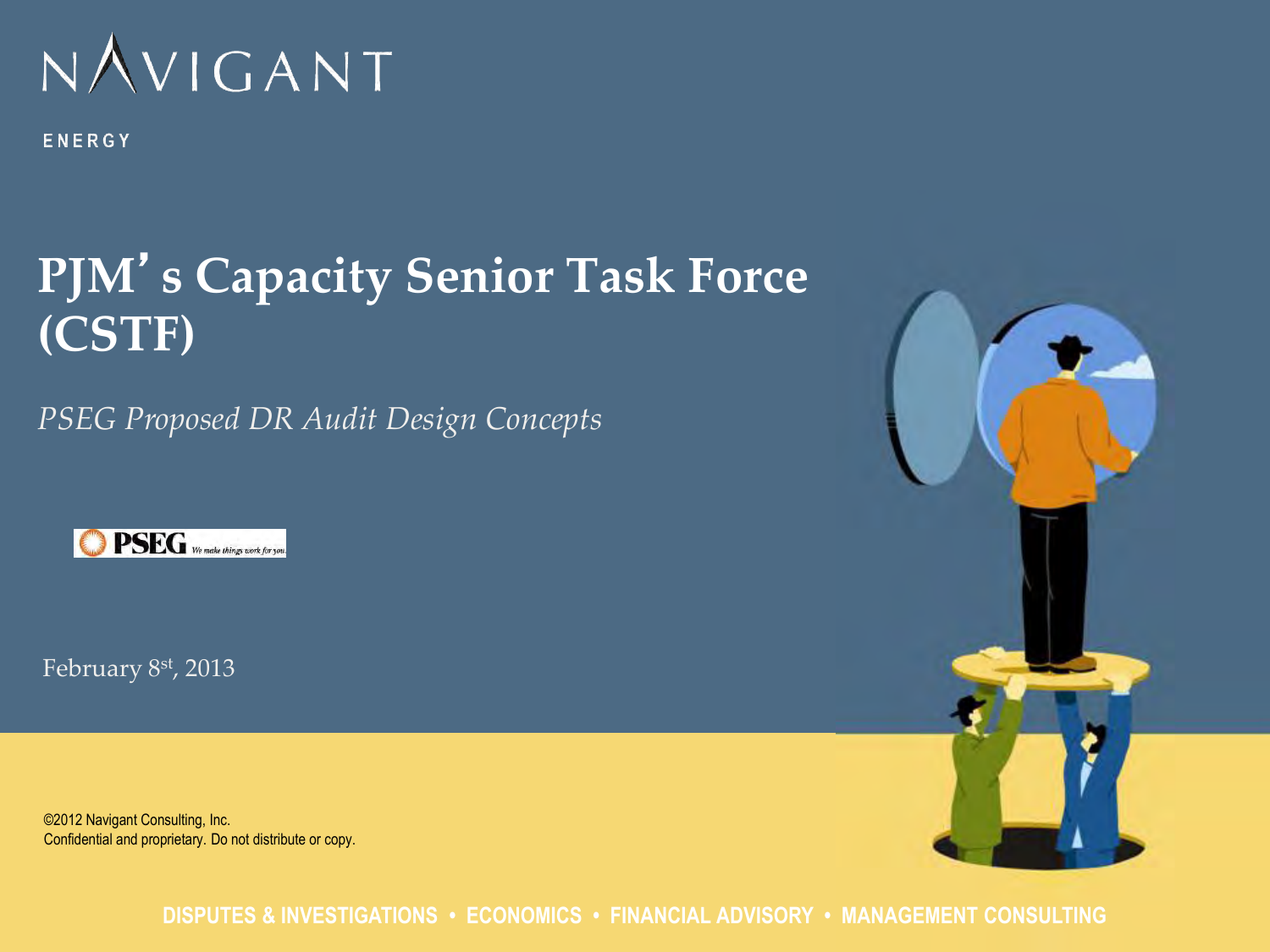#### **Content of Report**

This presentation was prepared by Navigant Consulting, Inc. **exclusively for the benefit and internal use of** PSEG Power LLC. and/or its affiliates or subsidiaries. No part of it may be circulated, quoted, or reproduced for distribution outside these organization(s) without prior written approval from Navigant Consulting, Inc. The work presented in this report represents our best efforts and judgments based on the information available at the time this report was prepared. Navigant Consulting, Inc. is not responsible for the reader's use of, or reliance upon, the report, nor any decisions based on the report.

#### NAVIGANT CONSULTING, INC. MAKES NO REPRESENTATIONS OR WARRANTIES, EXPRESSED OR IMPLIED.

Readers of the report are advised that they assume all liabilities incurred by them, or third parties, as a result of their reliance on the report, or the data, information, findings and opinions contained in the report.

February 8th, 2013

©2013 Navigant Consulting, Inc. All rights reserved. Navigant Consulting is not a certified public accounting firm and does not provide audit, attest, or public accounting services. See [www.navigantconsulting.com/licensing](http://www.navigantconsulting.com/licensing) for a complete listing of private investigator licenses. Investment banking, private placement, merger, acquisition and divestiture services offered through Navigant Capital Advisors, LLC., Member FINRA/SIPC.

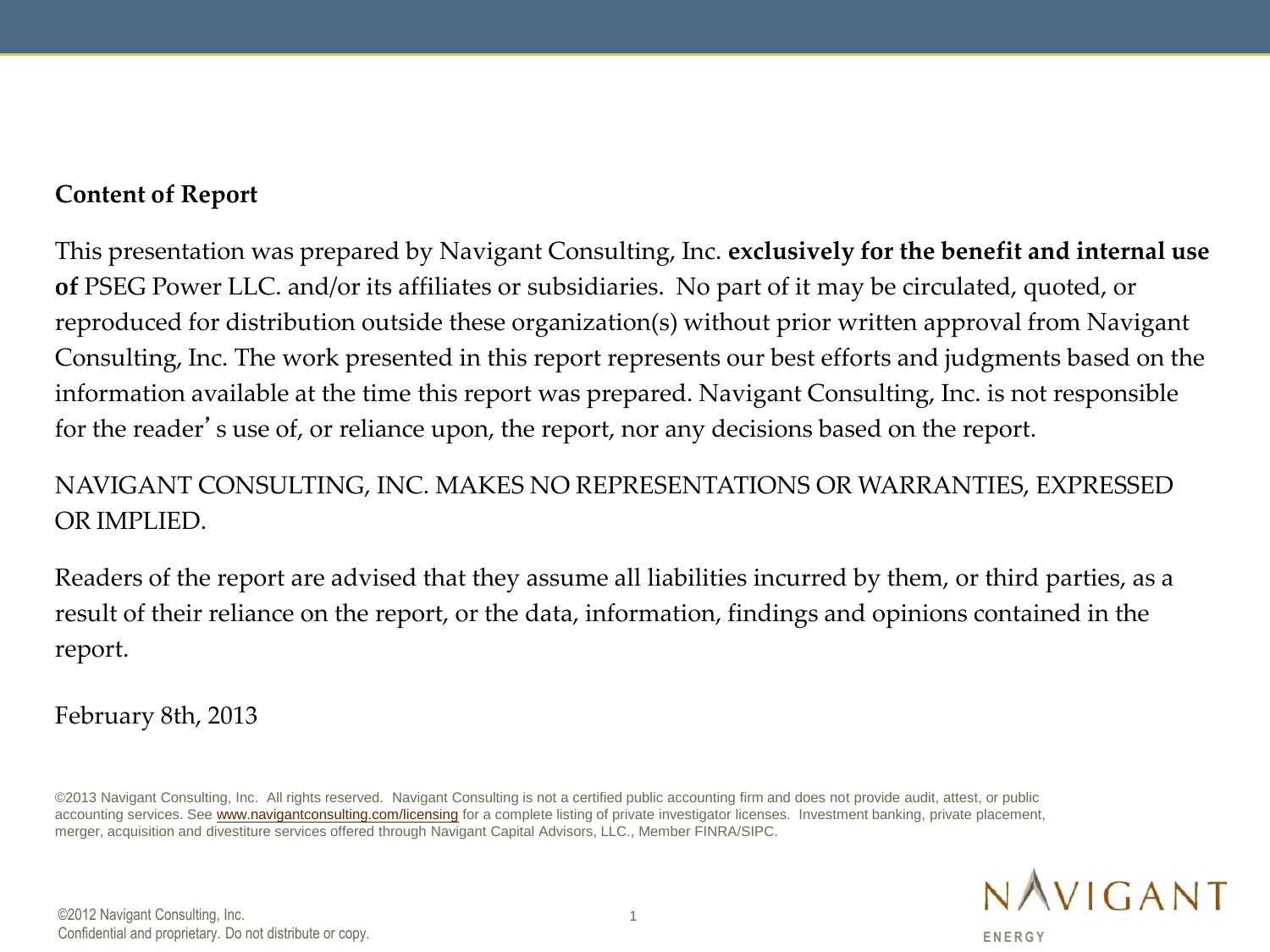

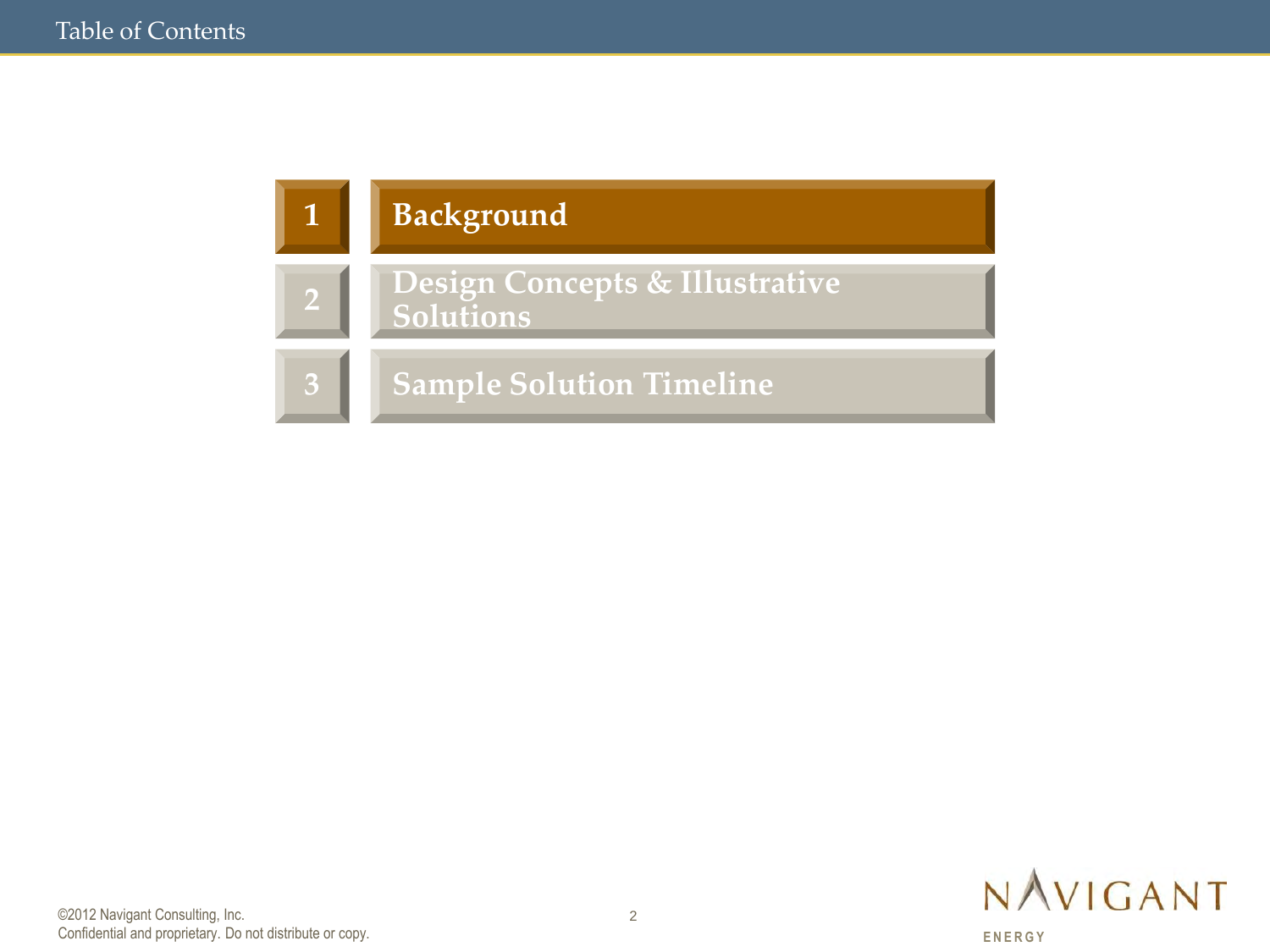»From CSTF meeting on August 14<sup>th</sup>, 2012:

–**Issue**: DR offers into market but does not have the capability to perform based on product requirements (Limited, Extended Summer and/or Annual)

–**Proposed Solution**: "Introducing audits of demand side resources to confirm their contractual and physical ability to respond as often and seasonally as claimed."

 PSEG's matrix provides design concepts and a range of illustrative solutions to provide clarity and foster further discussion

These design concepts are inspired by the Brattle recommendations

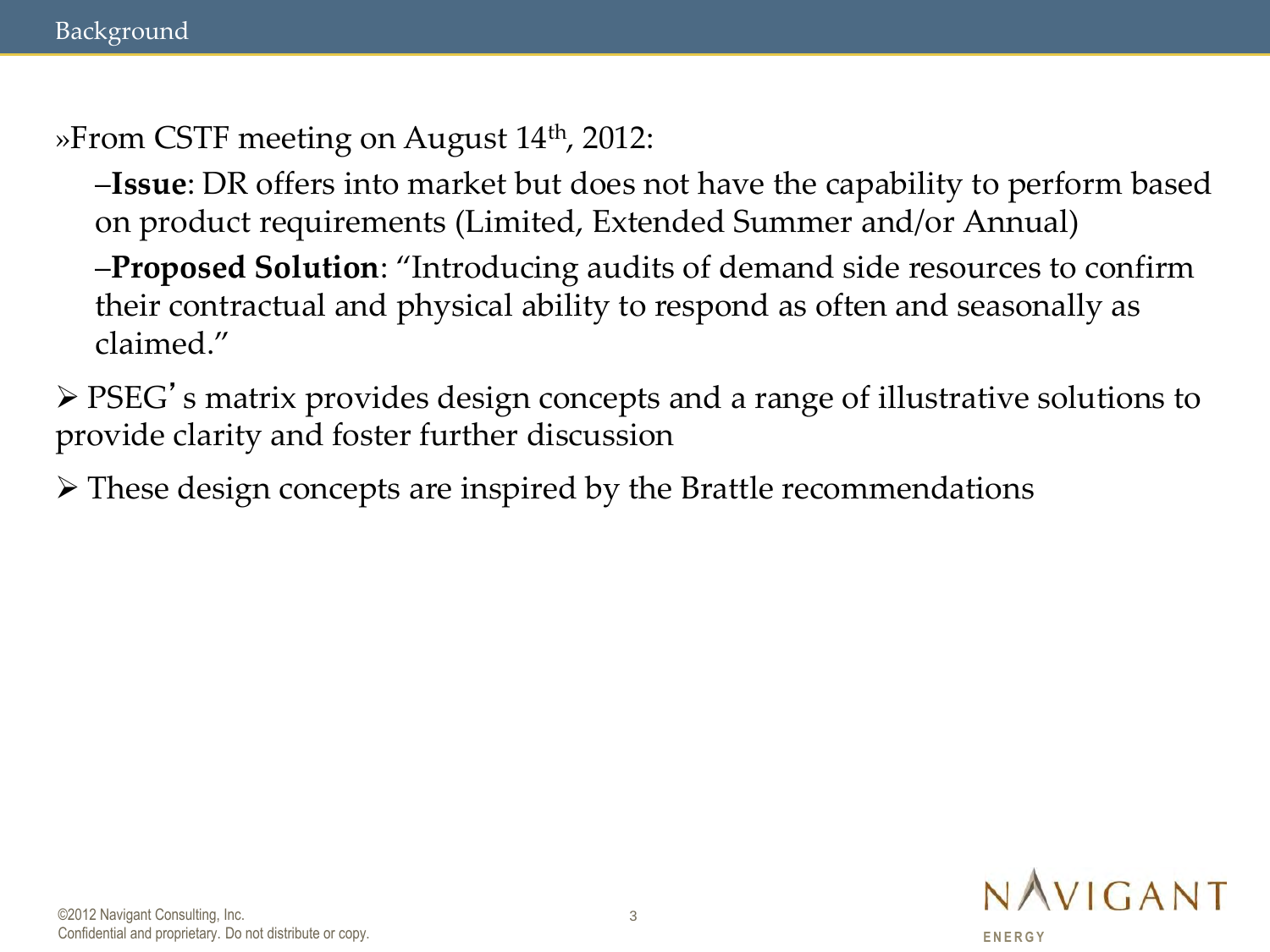

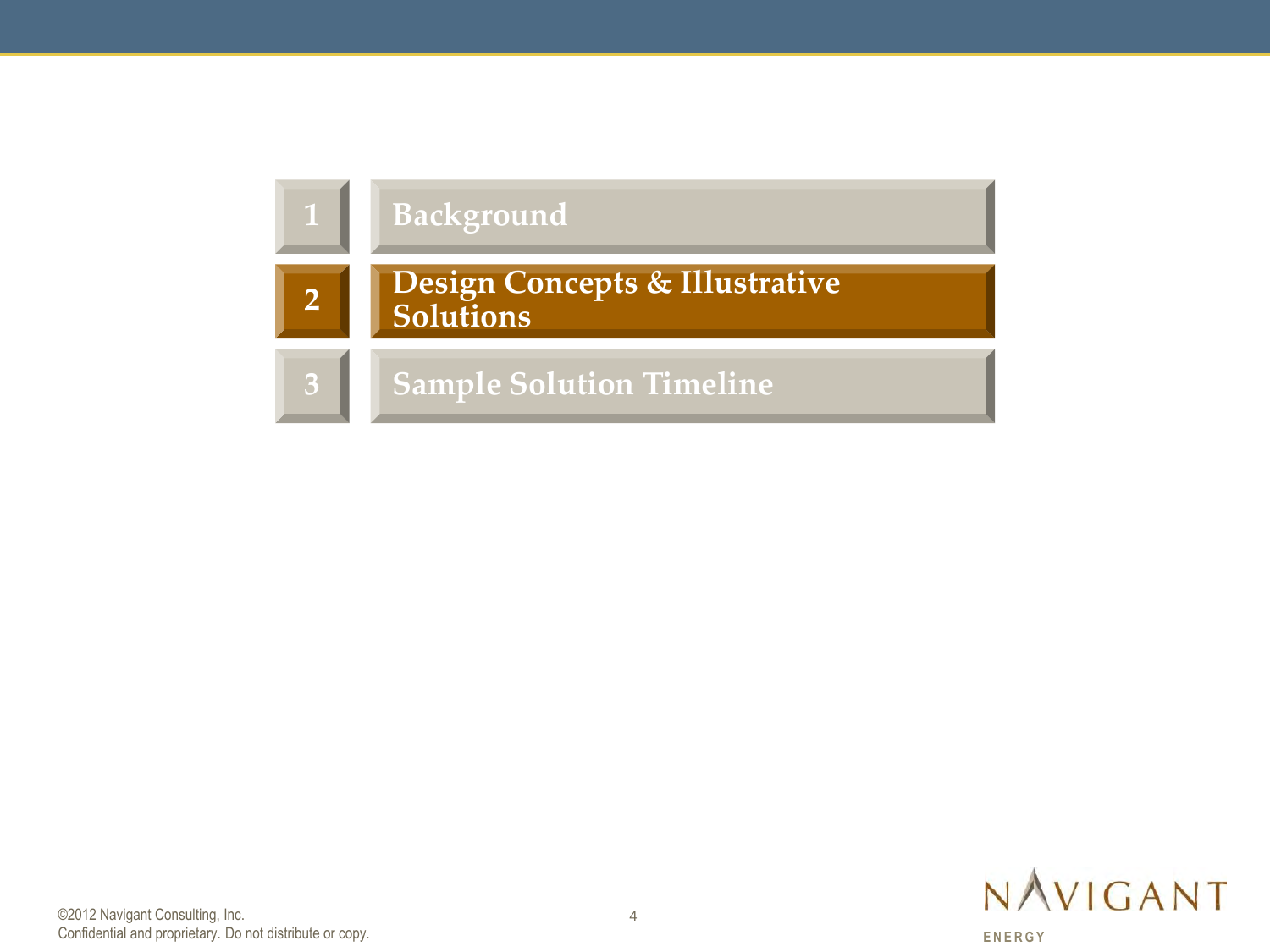Augment existing registration information

Approach 1:

 CSP certifies as part of registration that: (i) it has conducted due diligence, including analysis of specified considerations and believes that it has sufficient coverage to meet its commitments; (ii) that it will monitor sufficiency of contract coverage for term of commitment period

### Approach 2:

CSP provides additional information about resources during registration potentially including curtailment strategy (load shed vs. behind-themeter generation) limits on events/event hours, penalties for noncompliance, explicit curtailment estimates

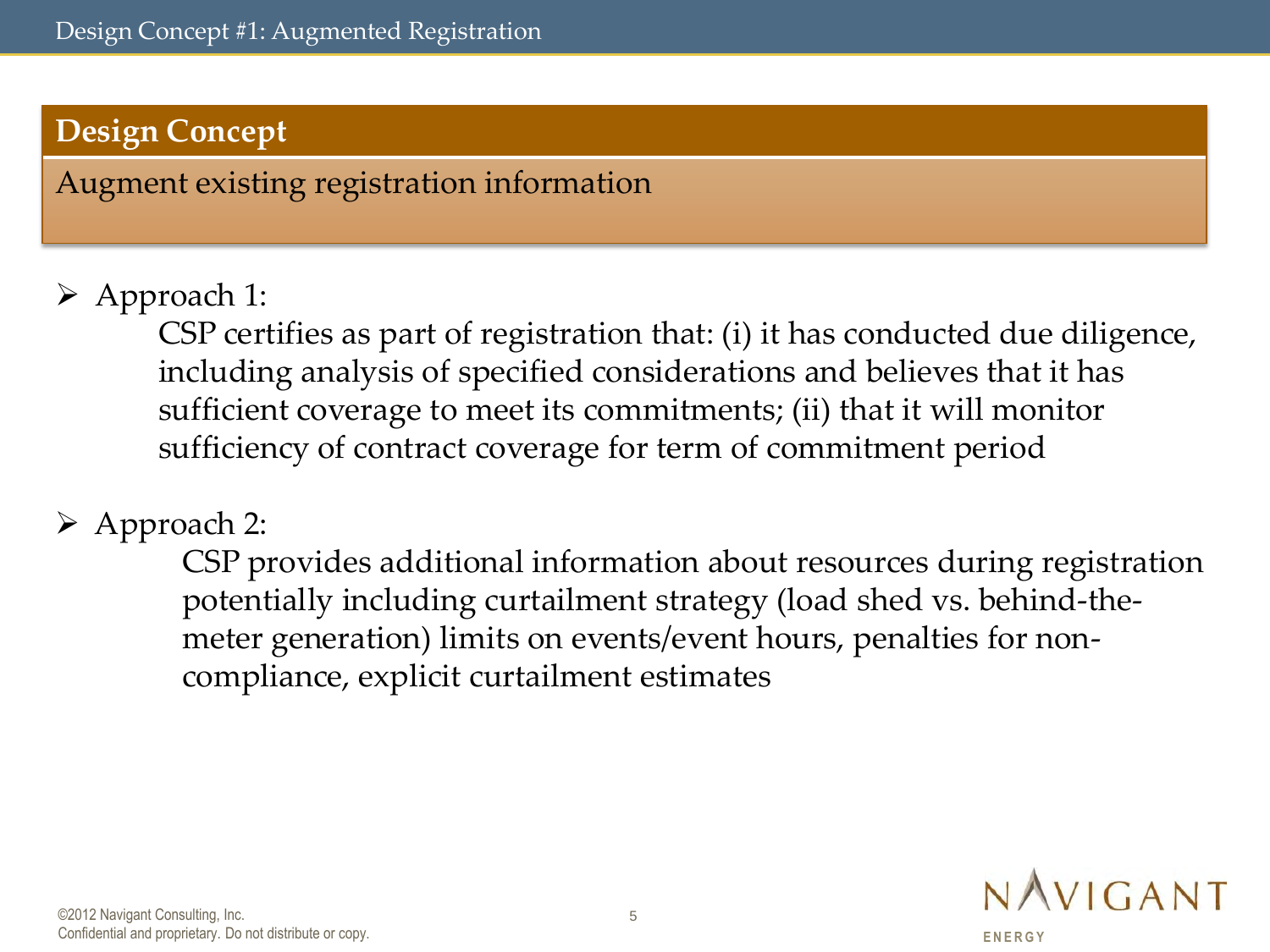Periodic Delivery Year reports to PJM on changes affecting CSP portfolio of resources

Approach 1:

Periodic reports confirming that CSP has assessed portfolio and that it continued to have sufficient resource coverage to meet capacity availability obligations and identifying any deficiencies

Approach 2:

Periodic reports showing sufficiency of portfolio coverage by contract with supporting information for each contract

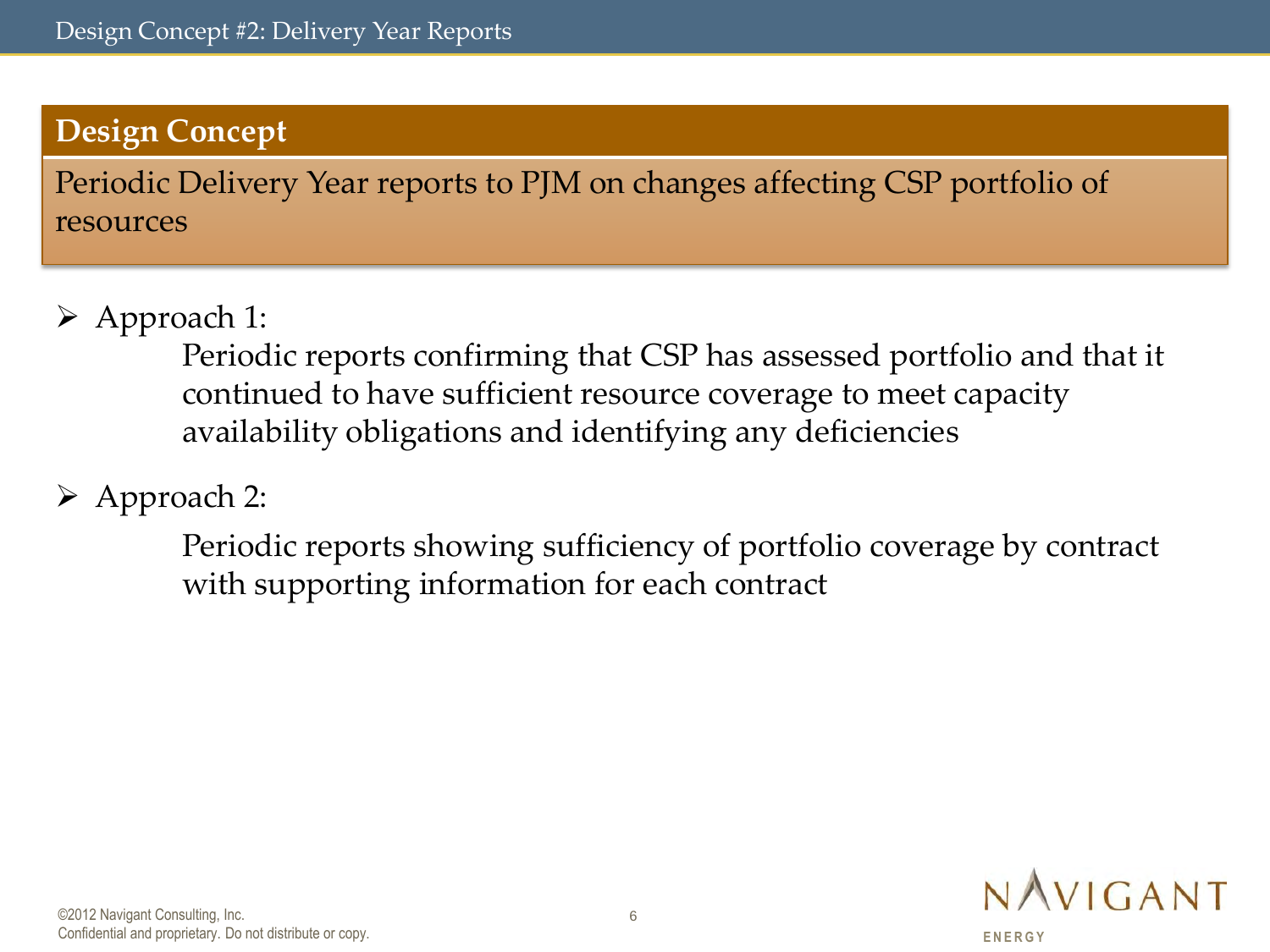Record keeping requirements for DR contractual commitments

Approach 1:

No specific record keeping methodology is specified but CSPs are required to track availability of resources on a daily basis

Approach 2:

CSPs are held to a prescribed record keeping and daily log practice, regardless as to whether they have their own process in place

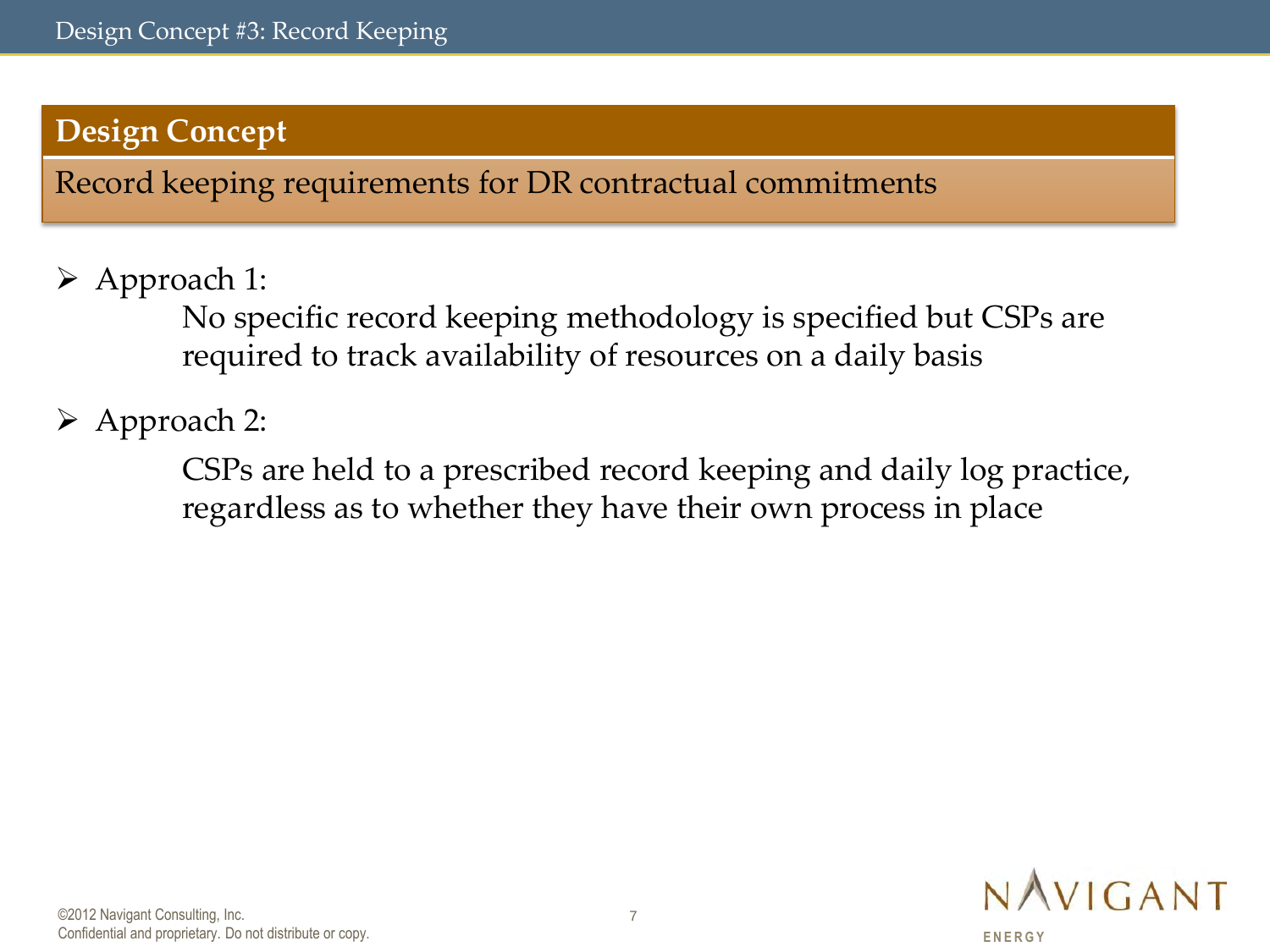Methodology and scope of Audit

Approach 1:

Interview CSP and ask for some documentation to support claims

Approach 2:

Spot audit of CSP records and reasonableness of methodology used by CSP to measure availability. Consider audit of sample of CSP contracts.

Approach 3:

Audit CSP records for conformance with proscribed contract coverage standards specified by PJM or third party and audit sample of CSP contracts to assure proper classification

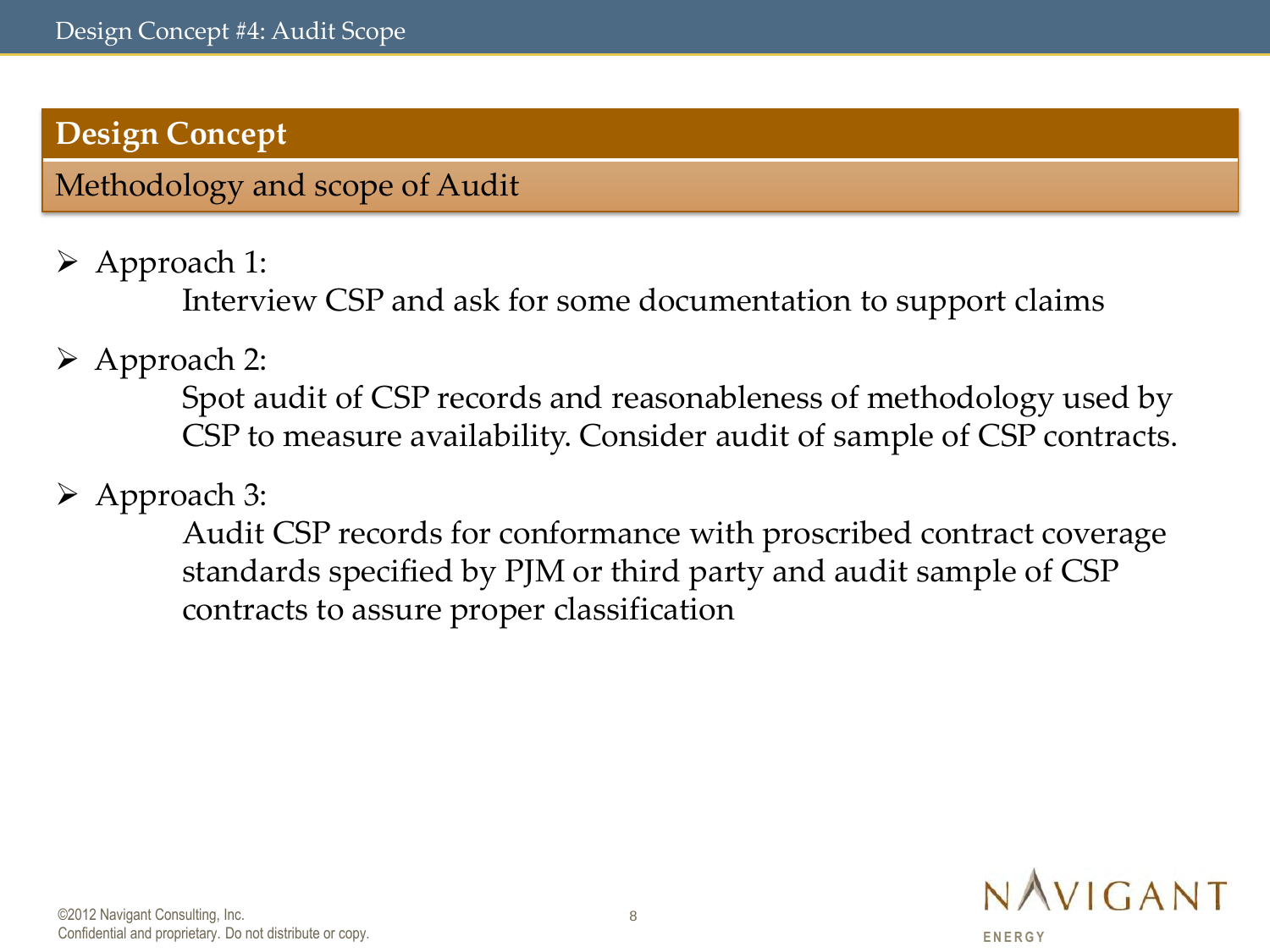Procedures for addressing environmental restrictions on run-times for behind the meter generation

#### Approach 1:

No explicit procedure for how to track BtM generation but CSP needs to take availability due to BtM run-time restrictions into account in measuring availability

### Approach 2:

Expanded registration captures information pertaining to the non- EPA compliant generators and CSP separately tracks and reports on the utilization of those resources

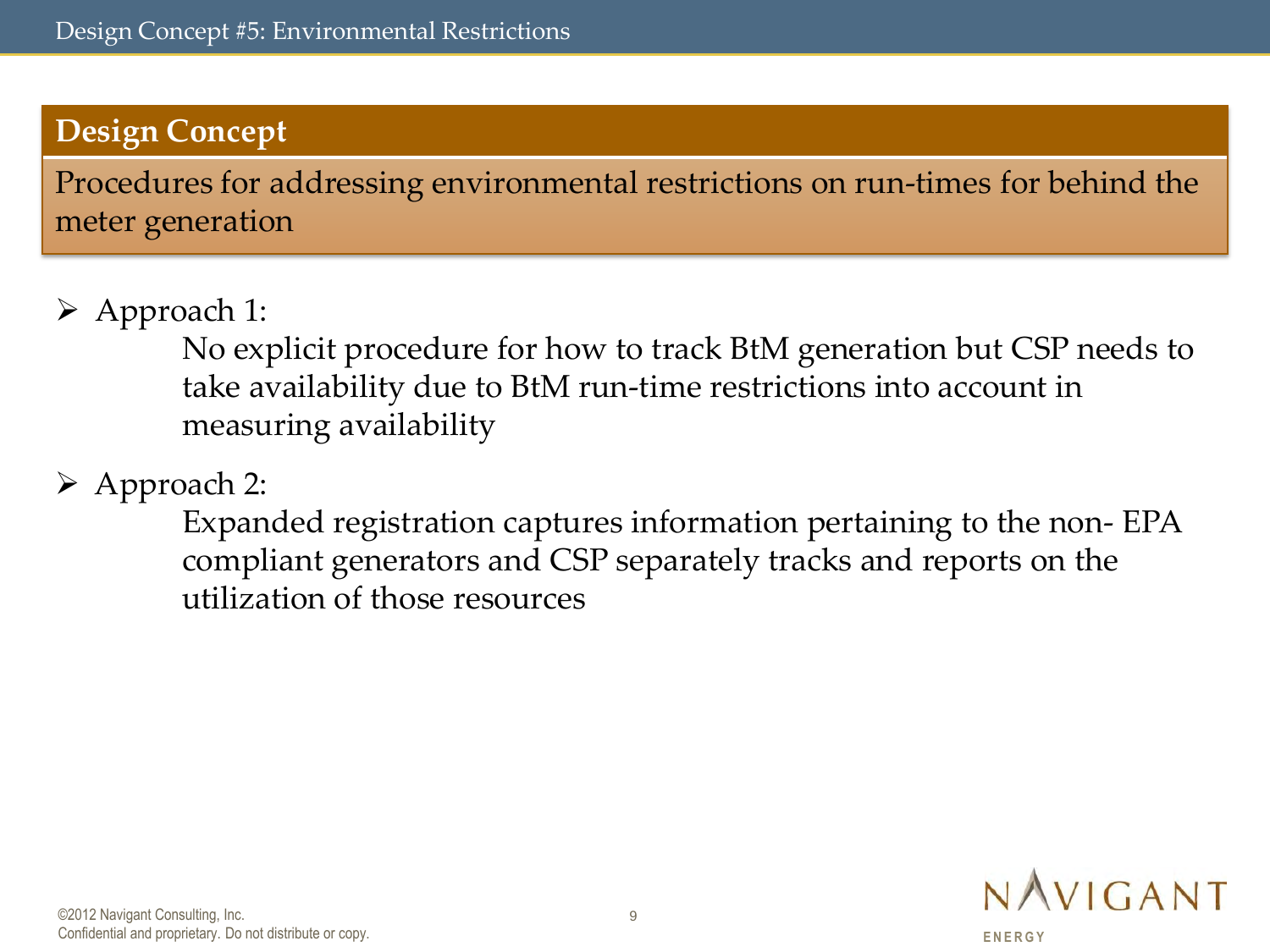Timing or triggers for audits/verification of CSP's portfolio

Approach 1:

Audits only occur of CSP fails to deliver capacity in excess of a collectively determined percentage of the time events are called

Approach 2:

Audits are performed if upon the analysis of periodic reports sufficient doubt is raised that the CSP can deliver on its commitments

Approach 3:

Random audits are performed on a given number of CSPs annually, regardless as to their historical performance and their periodic reports

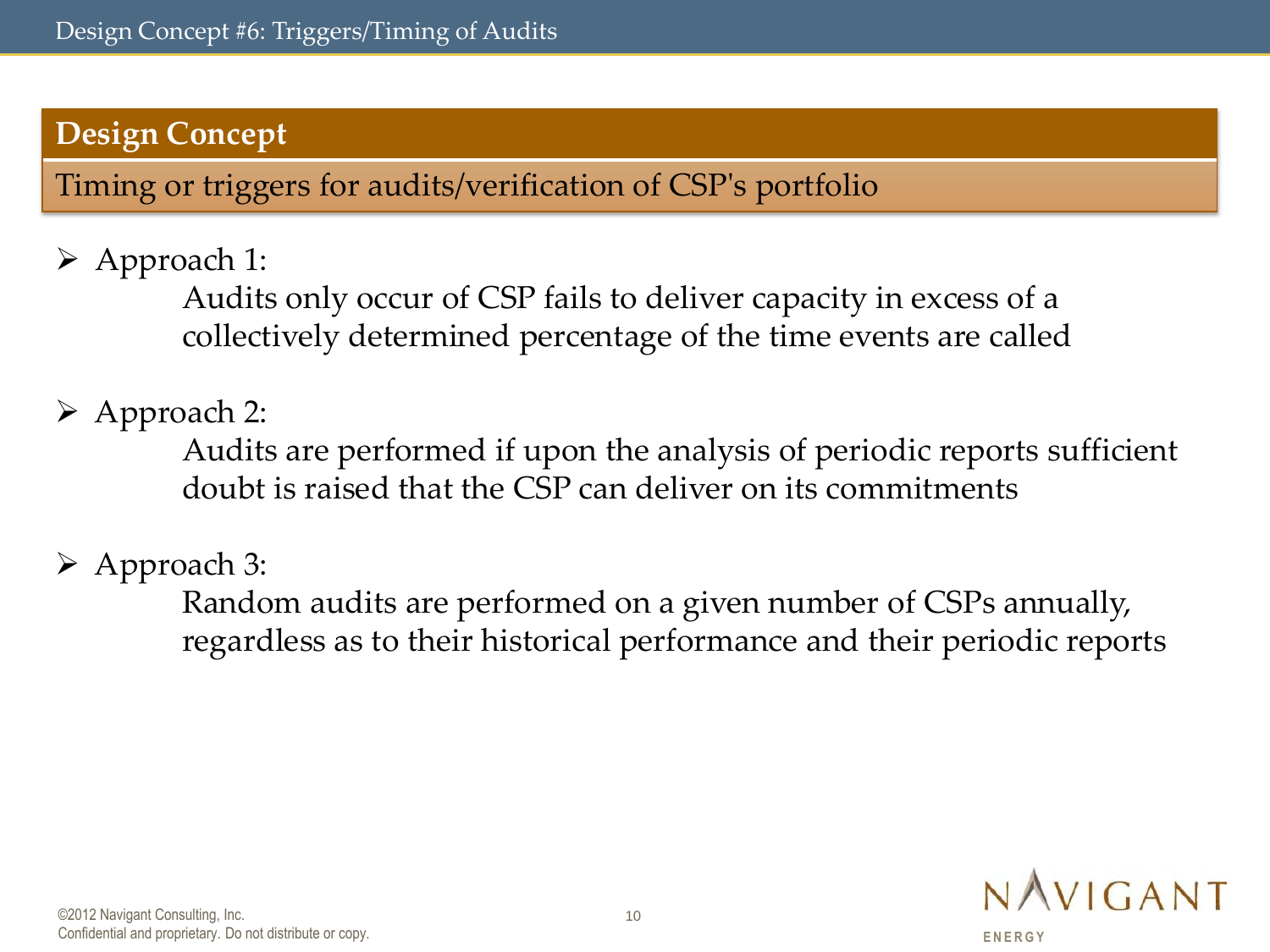Entity administering audits

Approach 1:

PJM performs all audits with a limited scope

Approach 2:

PJM performs some audits of limited scope, while a third party is called in for specific audit requests

Approach 3:

A third party is called upon to perform all audits, which would be rigorous in nature

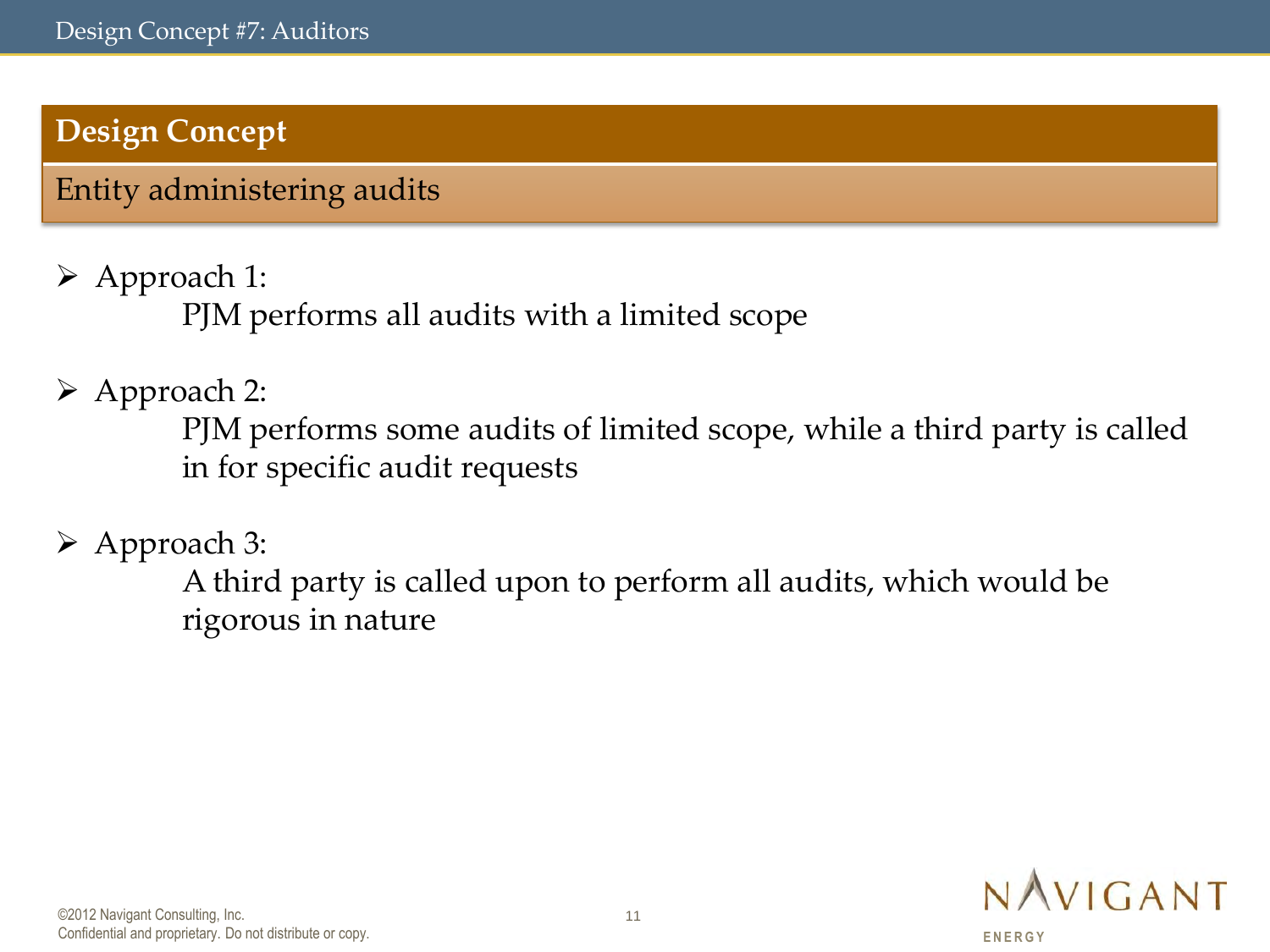Consequences/remediation for situations in which DR availability is not demonstrated

Approach 1:

General results of audits are analyzed in 2017 RPM Performance Review. Possible recommendations for next steps

Approach 2:

CSPs are not penalized but are required to correct deficiencies in controls that resulted in violations

Approach 3:

CSPs are penalized and/or de-rated in future BRAs

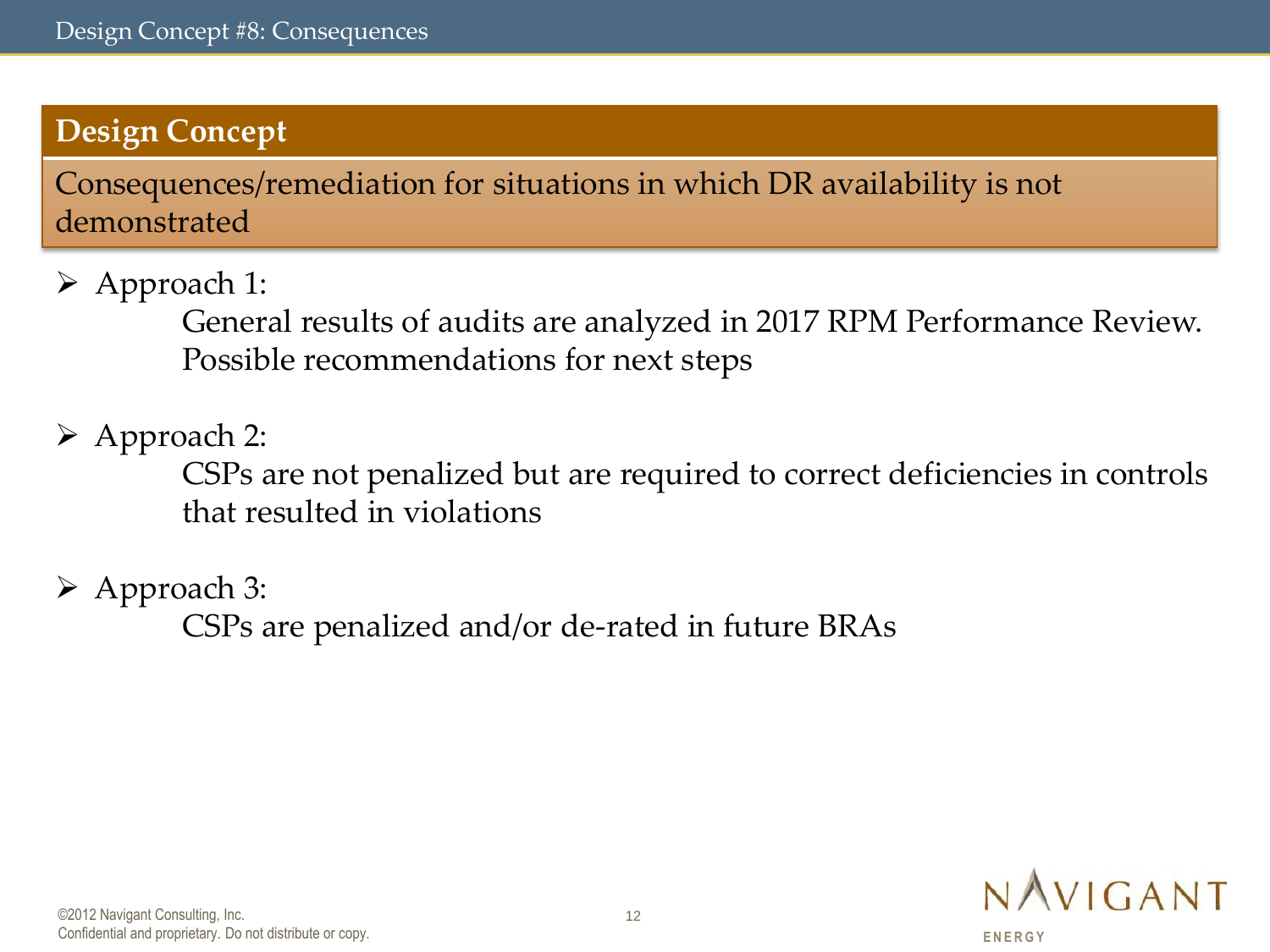

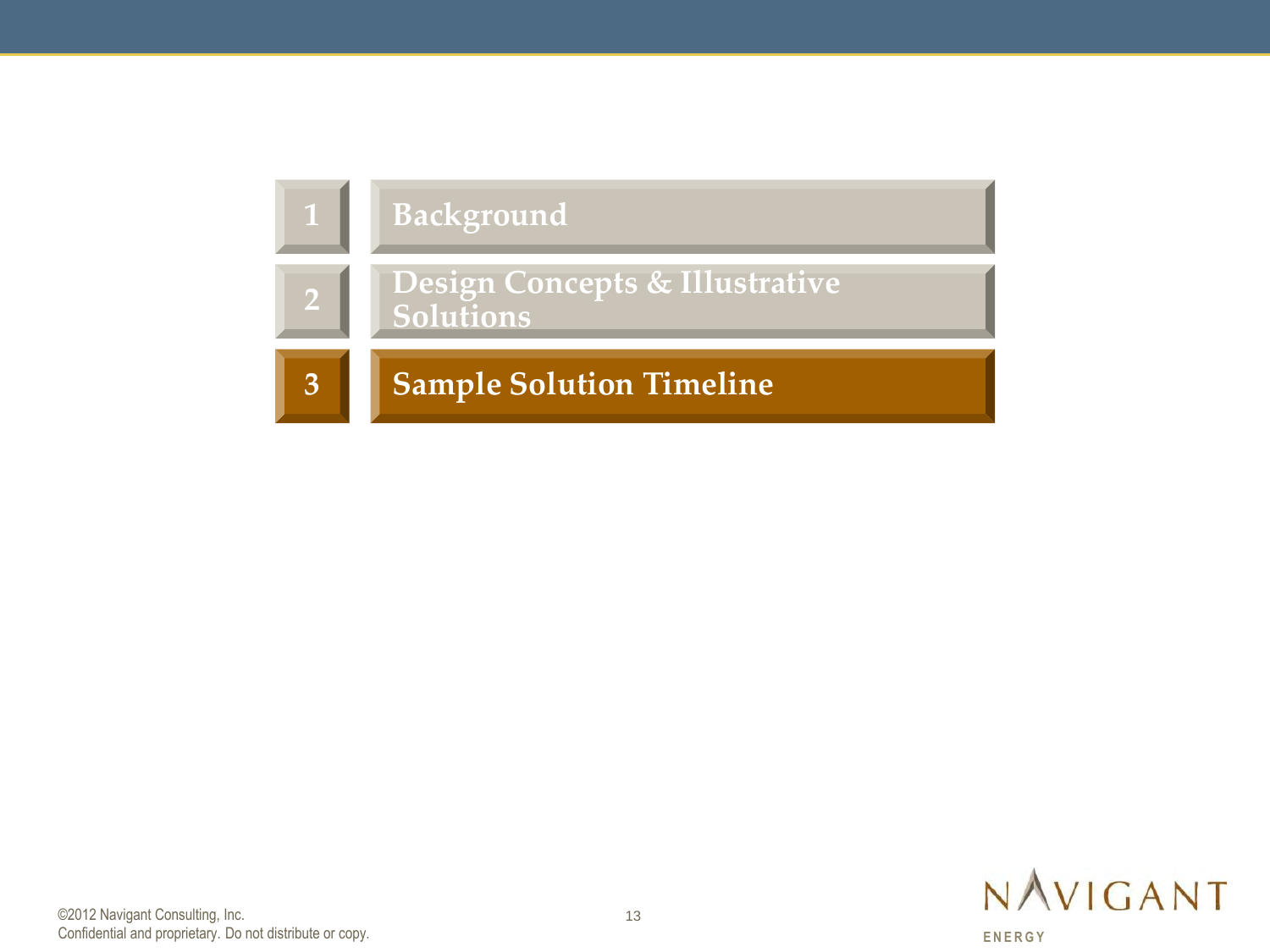- $\triangleright$  Potential solution progression
- Process starts after Incremental auction
- $\triangleright$  Process terminates at end of DDY